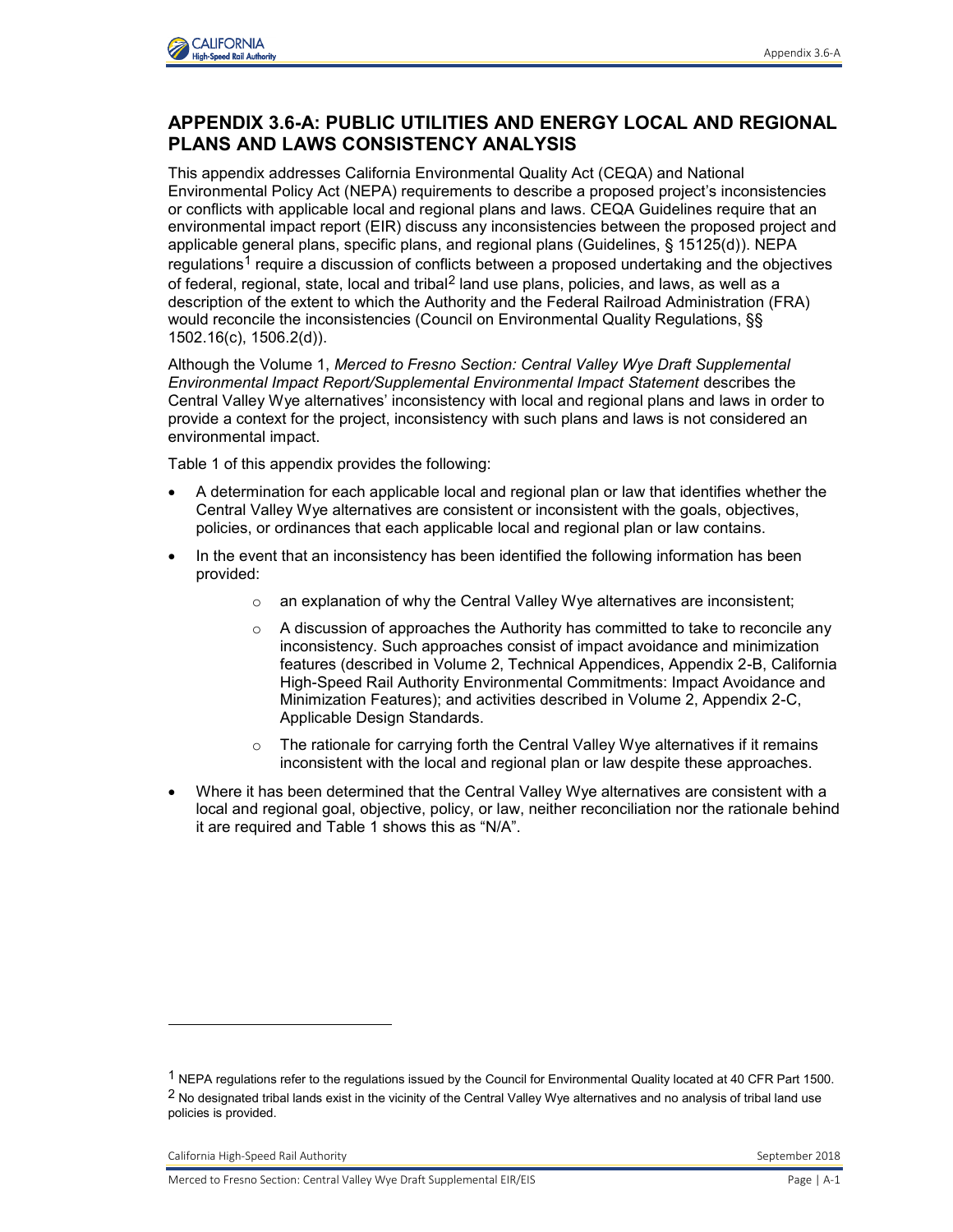| Applicable Local and Regional Plan / Law                                                                                                                                                                                                           | <b>Inconsistency</b> | <b>Reconciliation</b> | <b>Rationale</b> |
|----------------------------------------------------------------------------------------------------------------------------------------------------------------------------------------------------------------------------------------------------|----------------------|-----------------------|------------------|
| 2030 Merced County General Plan (2013a)                                                                                                                                                                                                            |                      |                       |                  |
| Goal PFS-1: Ensure adequate funding for new,<br>expanded, and upgraded public facilities and<br>services.                                                                                                                                          | Consistent           | N/A                   | N/A              |
| Policy PFS-1.1: Determine the acceptable<br>minimum level for the efficient delivery and<br>funding of essential County services.                                                                                                                  | Consistent           | N/A                   | N/A              |
| Goal W-2: Ensure the adequate wastewater<br>collection, treatment, and disposal within the<br>County.                                                                                                                                              | Consistent           | N/A                   | N/A              |
| Goal PFS-3: Ensure the management of<br>stormwater in a safe and environmentally<br>sensitive manner through the provisions of<br>adequate storm drainage facilities that protect<br>people, property, and the environment.                        | Consistent           | N/A                   | N/A              |
| Goal PFS-4: Ensure the safe and efficient<br>disposal and recycling of solid and hazardous<br>waste generated in the County.                                                                                                                       | Consistent           | N/A                   | N/A              |
| Goal PFS-5: Ensure the provision of adequate<br>utilities to the residents of Merced County.                                                                                                                                                       | Consistent           | N/A                   | N/A              |
| Policy PFS-5.1: Encourage the provision of<br>adequate gas and electric, communications,<br>and telecommunications service and facilities<br>to serve the needs of existing and future<br>residents and businesses.                                | Consistent           | N/A                   | N/A              |
| Policy PFS-5.3: Encourage new transmission<br>and distribution lines to be sited within existing<br>utility easements and right-of-ways or utilize<br>joint-use of easements among different utilities<br>to avoid impacting existing communities. | Consistent           | N/A                   | N/A              |

## **Table 1 Applicable Local and Regional Plan and Law Consistency or Inconsistency, Reconciliation, and Rationale**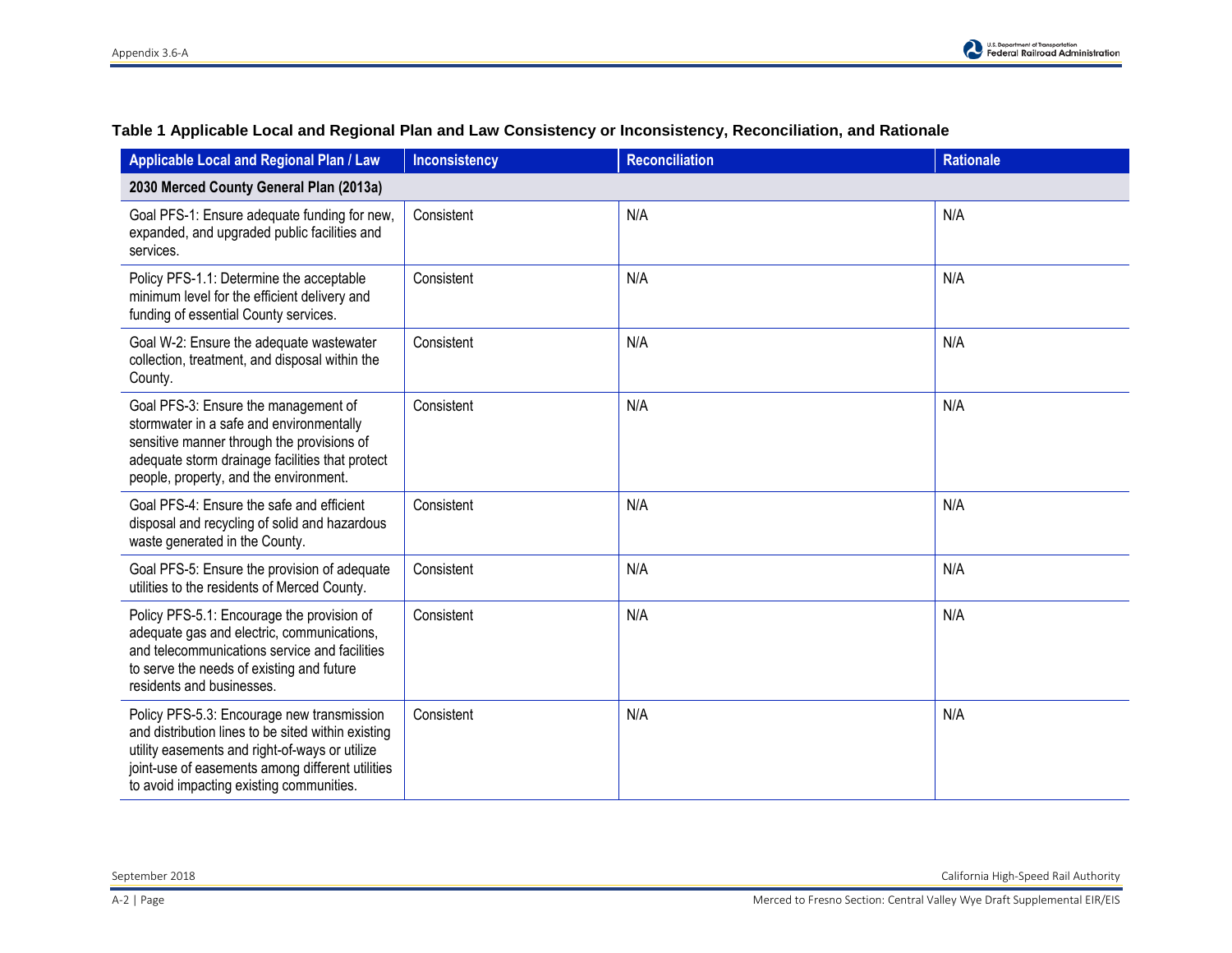| Applicable Local and Regional Plan / Law                                                                                                                                                                                                                                                             | <b>Inconsistency</b> | <b>Reconciliation</b> | <b>Rationale</b> |
|------------------------------------------------------------------------------------------------------------------------------------------------------------------------------------------------------------------------------------------------------------------------------------------------------|----------------------|-----------------------|------------------|
| Policy PFS-5.4: Require mitigation of electrical<br>interference to adjacent land uses in the<br>placement of electrical and other transmission<br>facilities.                                                                                                                                       | Consistent           | N/A                   | N/A              |
| Policy PFS-5.6: Require power transmission<br>and distribution facilities to be located<br>underground within urban communities and<br>residential centers.                                                                                                                                          | Consistent           | N/A                   | N/A              |
| Policy PFS-5.7: Coordinate with local gas and<br>electric utility companies in the design and<br>location, and appropriate expansion of gas and<br>electric systems, while minimizing impacts to<br>agriculture and minimizing noise,<br>electromagnetic, visual, and other impacts on<br>residents. | Consistent           | N/A                   | N/A              |
| Goal NR-2: Provide adequate and efficient<br>energy supplies by increasing renewable<br>energy production and energy conservation.                                                                                                                                                                   | Consistent           | N/A                   | N/A              |
| Policy NR-2.1: Promote the development and<br>use of renewable energy resources to reduce<br>dependency on petroleum-based energy<br>sources.                                                                                                                                                        | Consistent           | N/A                   | N/A              |
| Policy NR-2.2: Encourage new electricity<br>providers to use only clean alternative energy<br>sources (e.g., solar, thermal, wind).                                                                                                                                                                  | Consistent           | N/A                   | N/A              |
| Merced Integrated Regional Water Management Plan (2013b)                                                                                                                                                                                                                                             |                      |                       |                  |
| Objective B: Meet demands for all uses,<br>including agriculture, urban, and environmental<br>resource needs.                                                                                                                                                                                        | Consistent           | N/A                   | N/A              |
| Objective E: Maximize water use efficiency.                                                                                                                                                                                                                                                          | Consistent           | N/A                   | N/A              |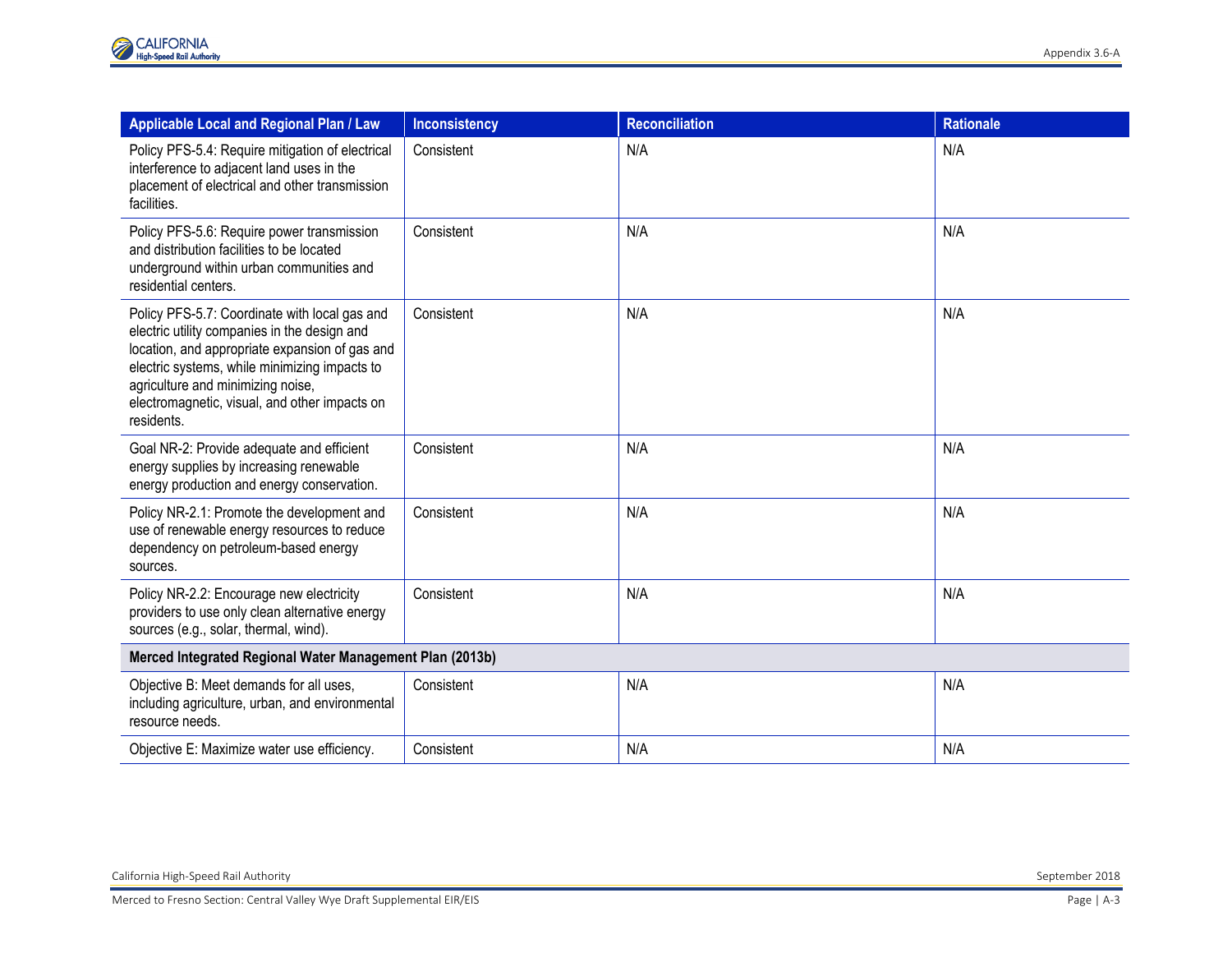

| Applicable Local and Regional Plan / Law                                                                                                                                                                                                                                                                                                                                                    | <b>Inconsistency</b> | <b>Reconciliation</b> | <b>Rationale</b> |
|---------------------------------------------------------------------------------------------------------------------------------------------------------------------------------------------------------------------------------------------------------------------------------------------------------------------------------------------------------------------------------------------|----------------------|-----------------------|------------------|
| Merced County Storm Water Management Plan (2007)                                                                                                                                                                                                                                                                                                                                            |                      |                       |                  |
| Merced County manages stormwater drainage<br>in the unincorporated areas of the county. In<br>addition to the county, various subdivisions<br>within the Merced Irrigation District service<br>area to discharge stormwater.                                                                                                                                                                | Consistent           | N/A                   | N/A              |
| Merced County, Merced Irrigation District, and<br>the cities of Merced and Atwater formed the<br>Merced Storm Water Group to implement the<br>Storm Water Management Program (SWMP).<br>The plan provides for the continuity of<br>programs that fulfill requirements of the State<br>Water Resources Control Board General<br>Permit and Section 402(p) of the federal Clean<br>Water Act. | Consistent           | N/A                   | N/A              |
| Merced County Code, Title 9 (2009)                                                                                                                                                                                                                                                                                                                                                          |                      |                       |                  |
| Title 9 establishes standards for refuse<br>disposal and collection.                                                                                                                                                                                                                                                                                                                        | Consistent           | N/A                   | N/A              |
| <b>Madera County General Plan (1995)</b>                                                                                                                                                                                                                                                                                                                                                    |                      |                       |                  |
| Goal 3.A: To ensure the timely development of<br>public facilities and to maintain an adequate<br>level of service to meet the needs of existing<br>and future development.                                                                                                                                                                                                                 | Consistent           | N/A                   | N/A              |
| Goad 3.C.6: The County shall promote efficient<br>water use and reduced water demand by:                                                                                                                                                                                                                                                                                                    | Consistent           | N/A                   | N/A              |
| Requiring water-conserving design<br>а.<br>and equipment in new construction;                                                                                                                                                                                                                                                                                                               |                      |                       |                  |
| Encouraging water-conserving<br>b.<br>landscaping and other conservative<br>measures;                                                                                                                                                                                                                                                                                                       |                      |                       |                  |
| Encouraging retrofitting existing<br>C.<br>development with water-conserving<br>devices; and                                                                                                                                                                                                                                                                                                |                      |                       |                  |

September 2018 California High-Speed Rail Authority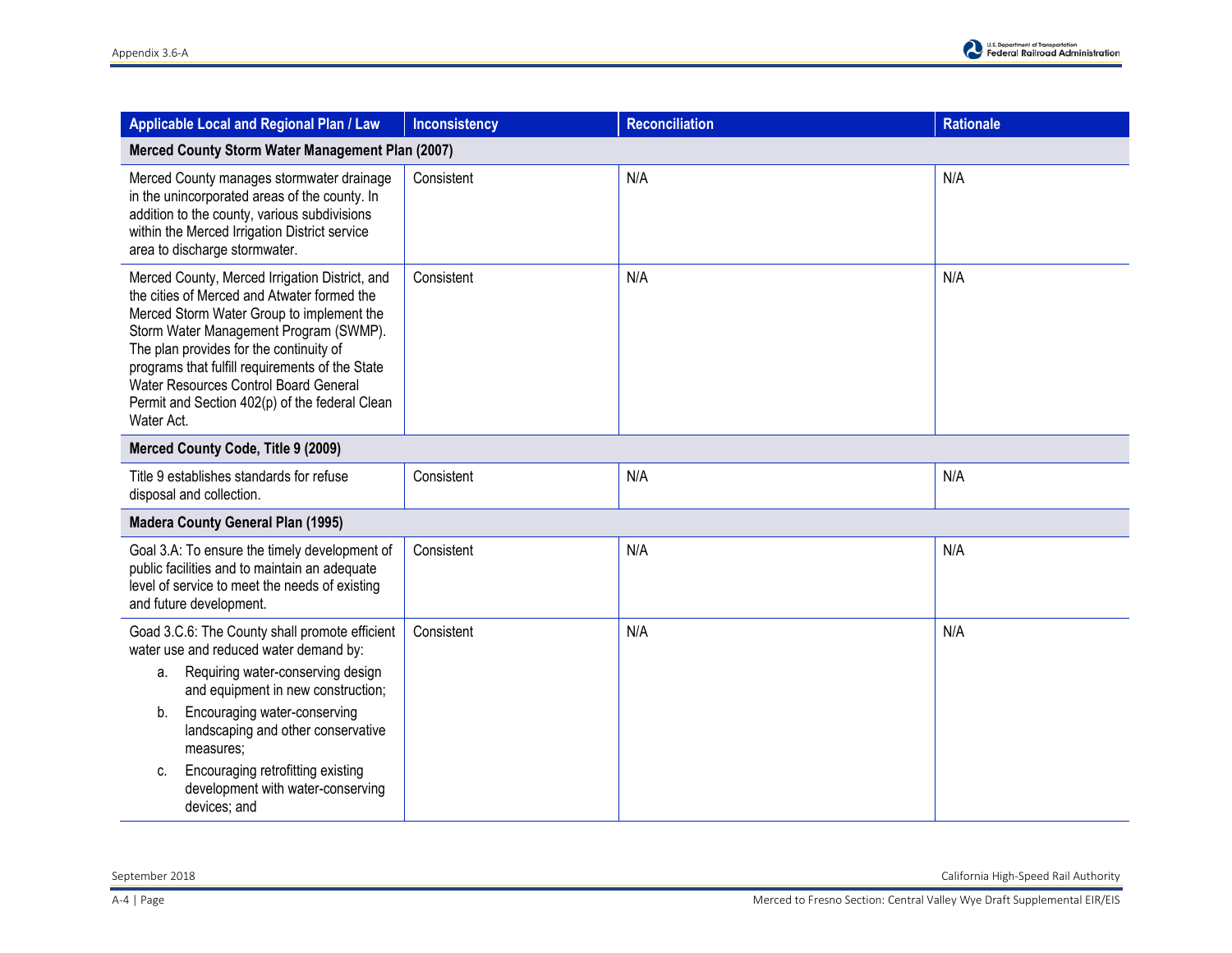| Applicable Local and Regional Plan / Law                                                                                                                                                                                   | <b>Inconsistency</b> | <b>Reconciliation</b> | <b>Rationale</b> |  |
|----------------------------------------------------------------------------------------------------------------------------------------------------------------------------------------------------------------------------|----------------------|-----------------------|------------------|--|
| Encouraging use of recycled or grey<br>d.<br>water for landscaping.                                                                                                                                                        |                      |                       |                  |  |
| Goal 3.F: To ensure the safe and efficient<br>disposal or recycling of solid waste generated<br>in Madera County.                                                                                                          | Consistent           | N/A                   | N/A              |  |
| Madera County Integrated Regional Water Management Plan (2008)                                                                                                                                                             |                      |                       |                  |  |
| Maintain and/or improve groundwater quality.                                                                                                                                                                               | Consistent           | N/A                   | N/A              |  |
| Madera County Code or Ordinances, Title 13 and Title 14 (2016)                                                                                                                                                             |                      |                       |                  |  |
| Promotes good water utility practices,<br>encourages economic and efficient<br>development, protects groundwater quality,<br>and establishes minimum standards of design,<br>construction, and operation of water systems. | Consistent           | N/A                   | N/A              |  |
| Provides for sewage disposal methods and<br>systems with the unincorporated areas of the<br>county. Provides rules and regulations for<br>water conservation.                                                              | Consistent           | N/A                   | N/A              |  |
| Fresno County General Plan (2003)                                                                                                                                                                                          |                      |                       |                  |  |
| Goal PF-F: To ensure the safe and efficient<br>disposal or recycling of solid waste generated<br>in the county in an effort to protect the public<br>health and safety.                                                    | Consistent           | N/A                   | N/A              |  |
| Fresno County Municipal Code, Title 8 and Title 14 (2016)                                                                                                                                                                  |                      |                       |                  |  |
| Promotes the general health, safety, and<br>welfare of Fresno County citizens, regulates<br>disposal waste facilities and establishment of<br>service areas.                                                               | Consistent           | N/A                   | N/A              |  |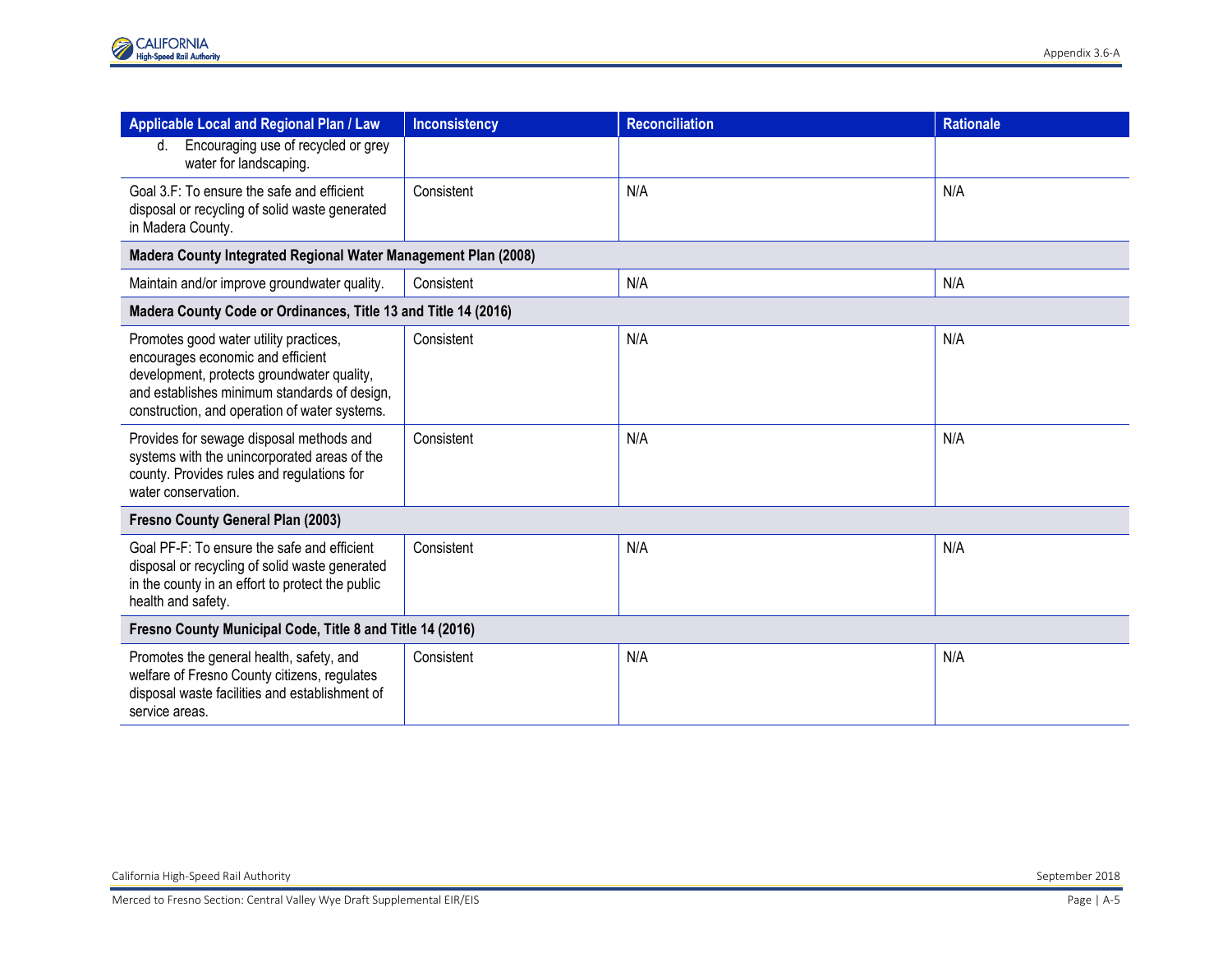| <b>Applicable Local and Regional Plan / Law</b>                                                                                                                                                                                                                                                                                                   | <b>Inconsistency</b>                                                                                                                                                                                                                                                                         | <b>Reconciliation</b>                                                                                                                                                                                                                                                                                                                                                                                                                                                                                                         | <b>Rationale</b>                                                                                                                                                                                                                                                                                                       |
|---------------------------------------------------------------------------------------------------------------------------------------------------------------------------------------------------------------------------------------------------------------------------------------------------------------------------------------------------|----------------------------------------------------------------------------------------------------------------------------------------------------------------------------------------------------------------------------------------------------------------------------------------------|-------------------------------------------------------------------------------------------------------------------------------------------------------------------------------------------------------------------------------------------------------------------------------------------------------------------------------------------------------------------------------------------------------------------------------------------------------------------------------------------------------------------------------|------------------------------------------------------------------------------------------------------------------------------------------------------------------------------------------------------------------------------------------------------------------------------------------------------------------------|
| Sets well construction, pump installation, and<br>well destruction standards. Establishes<br>regulations governing the discharge of<br>wastewater into wastewater treatment facilities<br>operated by the County. Prohibits the<br>commencement, conduct, or continuance of<br>illicit discharges to the storm drain system<br>within the County. | Consistent                                                                                                                                                                                                                                                                                   | N/A                                                                                                                                                                                                                                                                                                                                                                                                                                                                                                                           | N/A                                                                                                                                                                                                                                                                                                                    |
| City of Chowchilla 2040 General Plan (2011)                                                                                                                                                                                                                                                                                                       |                                                                                                                                                                                                                                                                                              |                                                                                                                                                                                                                                                                                                                                                                                                                                                                                                                               |                                                                                                                                                                                                                                                                                                                        |
| Objective PF 4: Provide an adequate system of<br>supply and distribution of quality water to<br>support the General Plan level of development.                                                                                                                                                                                                    | Inconsistent<br>The Central Valley Wye<br>alternatives would be in<br>compliance with state and federal<br>stormwater regulations, while<br>some local stormwater policies<br>and requirements that require the<br>development of stormwater plans<br>and approvals would not be<br>required | Through HYD-IAMF#1, Stormwater Management,<br>the Authority would evaluate each receiving<br>stormwater system's capacity during the detailed<br>design phase, to accommodate runoff from the HSR<br>system for the design storm event. In addition, the<br>Authority would incorporate into the design and<br>implement several stormwater management<br>measures during construction.                                                                                                                                       | The Authority is mandated to<br>construct and operate the HSR<br>project, including the Central<br>Valley Wye alternatives. This is<br>a state-level project that would<br>have benefits across multiple<br>resource areas. The HSR<br>project design includes<br>measures to minimize effects<br>on public utilities. |
| Policy PF 5.1: Continue to provide sewer<br>services and operate major public facilities.                                                                                                                                                                                                                                                         | Inconsistent<br>The Central Valley Wye<br>alternatives would be in<br>compliance with state and federal<br>stormwater regulations, while<br>some local stormwater policies<br>and requirements that require the<br>development of stormwater plans<br>and approvals would not be<br>required | Through HYD-IAMF#1, the Authority would evaluate<br>each receiving stormwater system's capacity during<br>the detailed design phase, to accommodate runoff<br>from the HSR system for the design storm event.<br>The Authority would incorporate into the design and<br>implement several stormwater management<br>measures during construction. In addition, as<br>required under PUE-IAMF#4, Utilities and Energy,<br>the contractor would coordinate with service<br>providers to minimize or avoid utility interruptions. | The Authority is mandated to<br>construct and operate the HSR<br>project, including the Central<br>Valley Wye alternatives. This is<br>a state-level project that would<br>have benefits across multiple<br>resource areas. The HSR<br>project design includes<br>measures to minimize effects<br>on public utilities. |

September 2018 California High-Speed Rail Authority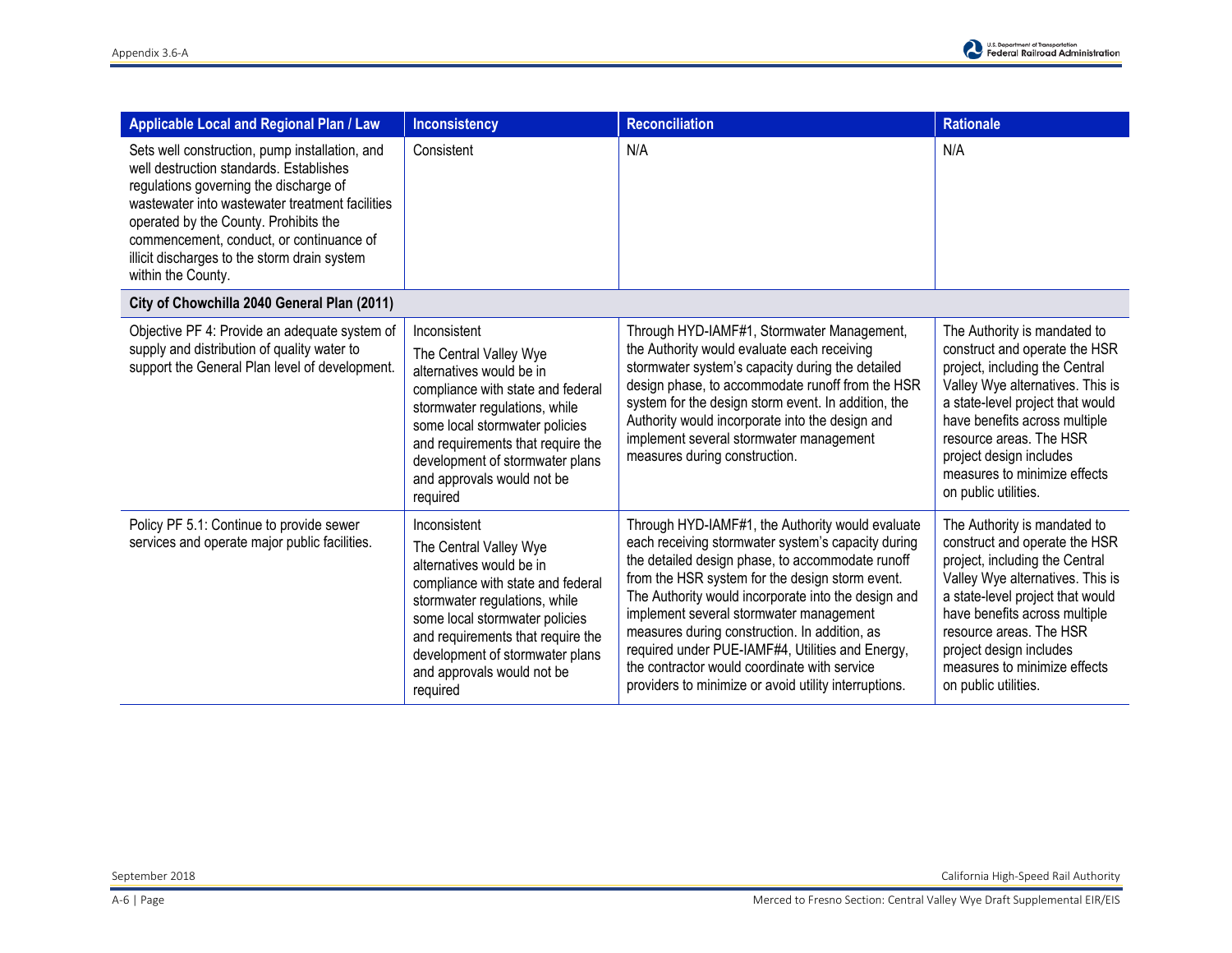| <b>Applicable Local and Regional Plan / Law</b>                                                                                                                                                                         | <b>Inconsistency</b>                                                                                                                                                                                                                                                                         | <b>Reconciliation</b>                                                                                                                                                                                                                                                                                                                                         | <b>Rationale</b>                                                                                                                                                                                                                                                                                                       |
|-------------------------------------------------------------------------------------------------------------------------------------------------------------------------------------------------------------------------|----------------------------------------------------------------------------------------------------------------------------------------------------------------------------------------------------------------------------------------------------------------------------------------------|---------------------------------------------------------------------------------------------------------------------------------------------------------------------------------------------------------------------------------------------------------------------------------------------------------------------------------------------------------------|------------------------------------------------------------------------------------------------------------------------------------------------------------------------------------------------------------------------------------------------------------------------------------------------------------------------|
| Policy PF 6.2: The City shall require the<br>extension of storm drains to new areas in<br>accordance with the phasing of a storm<br>drainage master plan.                                                               | Inconsistent<br>The Central Valley Wye<br>alternatives would be in<br>compliance with state and federal<br>stormwater regulations, while<br>some local stormwater policies<br>and requirements that require the<br>development of stormwater plans<br>and approvals would not be<br>required | Through HYD-IAMF#1, the Authority would evaluate<br>each receiving stormwater system's capacity during<br>the detailed design phase, to accommodate runoff<br>from the HSR system for the design storm event. In<br>addition, the Authority would incorporate into the<br>design and implement several stormwater<br>management measures during construction. | The Authority is mandated to<br>construct and operate the HSR<br>project, including the Central<br>Valley Wye alternatives. This is<br>a state-level project that would<br>have benefits across multiple<br>resource areas. The HSR<br>project design includes<br>measures to minimize effects<br>on public utilities. |
| Policy PF 10.1 and 12.1: The City shall<br>designate adequate, appropriately located land<br>for utility uses, electric substations, and for<br>overhead or underground utility corridors.                              | Consistent                                                                                                                                                                                                                                                                                   | N/A                                                                                                                                                                                                                                                                                                                                                           | N/A                                                                                                                                                                                                                                                                                                                    |
| Policy OS 24.1: All public and private<br>development-including homes, commercial,<br>and industrial should be designed to be<br>energy-efficient.                                                                      | Consistent                                                                                                                                                                                                                                                                                   | N/A                                                                                                                                                                                                                                                                                                                                                           | N/A                                                                                                                                                                                                                                                                                                                    |
| City of Chowchilla Municipal Code, Title 13 (2015)                                                                                                                                                                      |                                                                                                                                                                                                                                                                                              |                                                                                                                                                                                                                                                                                                                                                               |                                                                                                                                                                                                                                                                                                                        |
| Sets installation, replacement and metering<br>requirements for water service connections.<br>Establishes standards for connection to the<br>city's sewer system and the city's exclusive<br>right to make connections. | Consistent                                                                                                                                                                                                                                                                                   | N/A                                                                                                                                                                                                                                                                                                                                                           | N/A                                                                                                                                                                                                                                                                                                                    |
| Merced Vision 2030 General Plan (2015)                                                                                                                                                                                  |                                                                                                                                                                                                                                                                                              |                                                                                                                                                                                                                                                                                                                                                               |                                                                                                                                                                                                                                                                                                                        |
| Goal Area P-5: Storm Drainage and Flood<br>Control, Policy P-5.1: Provide effective storm<br>drainage facilities for future development.                                                                                | Consistent                                                                                                                                                                                                                                                                                   | N/A                                                                                                                                                                                                                                                                                                                                                           | N/A                                                                                                                                                                                                                                                                                                                    |

*2007*

HSR = high-speed rail

IAMF = impact avoidance and minimization feature

Authority = California High-Speed Rail Authority

N/A = not applicable. Reconciliation nor the rationale behind it are provided as it has been determined that the Central Valley Wye alternatives are consistent with requirements and reconciliation will therefore not be req